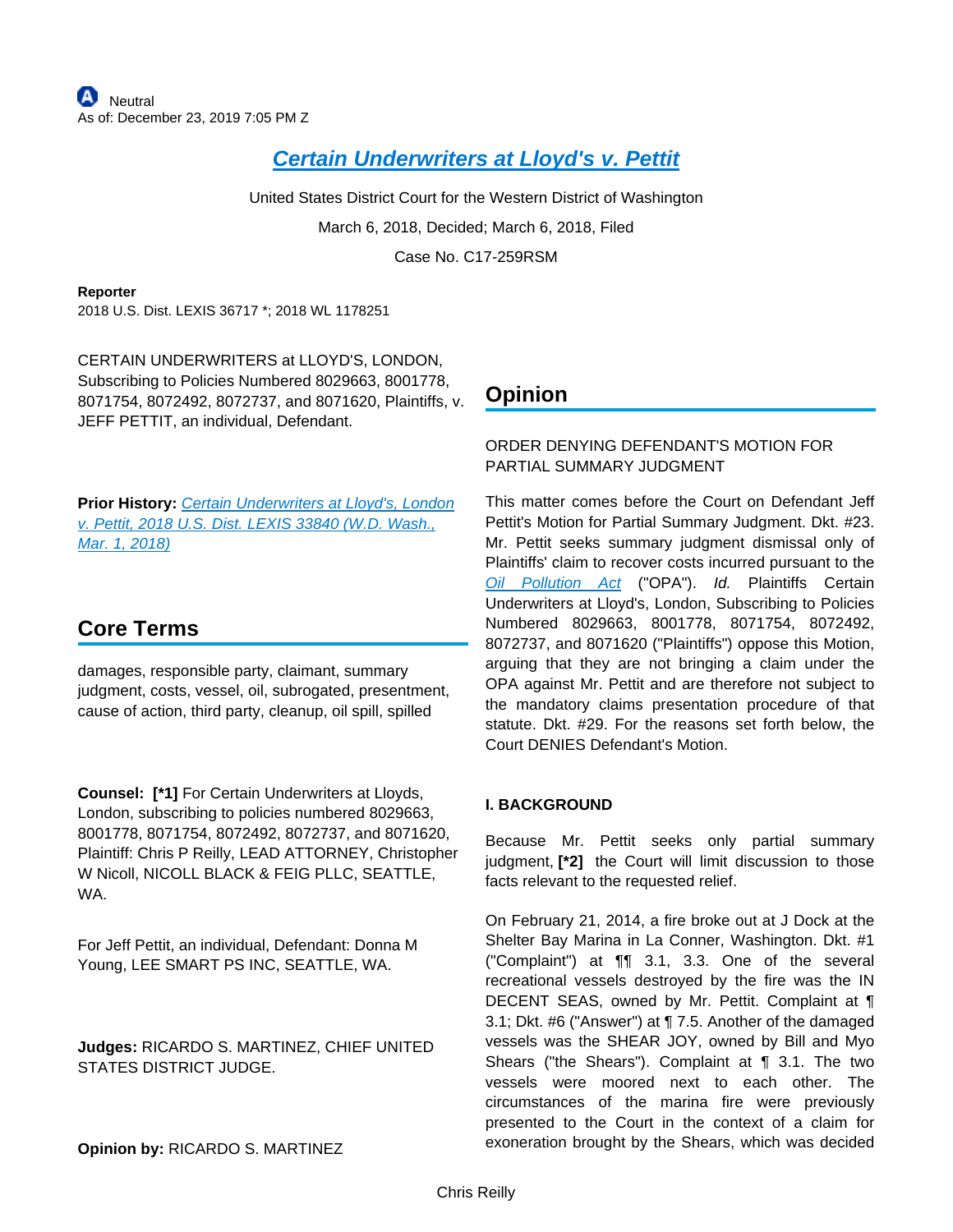in the Shears' favor on summary judgment. See In re [Complaint of Shears, No. C14-1296RSM, 2016 U.S.](https://advance.lexis.com/api/document?collection=cases&id=urn:contentItem:5HSJ-2TB1-F04F-J0JP-00000-00&context=)  [Dist. LEXIS 258, at \\*15 \(W.D. Wash. Jan. 4, 2016\)](https://advance.lexis.com/api/document?collection=cases&id=urn:contentItem:5HSJ-2TB1-F04F-J0JP-00000-00&context=).

Plaintiffs are pursuing subrogated claims in this case against Defendant Pettit for damages incurred by certain owners of vessels moored at Shelter Bay Marina. Plaintiffs assert three causes of action: first, common law negligence claims for damages incurred by all of their insured, Complaint at ¶¶ 4.1-4.4; second, common law unseaworthiness claims, again for damages incurred by all of the insured, id. at ¶¶ **[\*3]**  5.1-5.4; third, a subrogated claim for damages incurred by the United States Government for oil cleanup, pursuant to the OPA, and paid by Bill and Myo Shears, id. at ¶¶ 6.1-6.6. With regard to this third cause of action, Plaintiffs allege that the Shears "were considered by the U.S. Coast Guard to be 'responsible parties' under the [OPA] for oil spilled due to the fire because oil had spilled from their vessel, SHEAR JOY." Id. at ¶ 6.2. The Shears were assessed \$43,060.50 in costs by the Coast Guard, and this was paid out pursuant to an insurance policy. Id. at ¶¶ 6.3-6.4. Because Plaintiffs contend that the Shears were not at fault for the fire that caused the oil spill, they are hoping to recover these damages from Mr. Pettit, asserting that the Shears are subrogated to the rights of the U.S. Government pursuant to [33 U.S.C. § 2702\(d\)\(1\)\(B\)](https://advance.lexis.com/api/document?collection=statutes-legislation&id=urn:contentItem:8SDD-0FN2-D6RV-H44R-00000-00&context=). Id. at  $\P$  6.6. Plaintiffs note that the damages alleged for this third cause of action are already being sought in the prior two causes of action "and are not in addition." Id.

### **II. DISCUSSION**

### **A. Legal Standard**

Summary judgment is appropriate where "the movant shows that there is no genuine dispute as to any material fact and the movant is entitled to judgment as a matter [\*4] of law." [Fed. R. Civ. P. 56\(a\)](https://advance.lexis.com/api/document?collection=statutes-legislation&id=urn:contentItem:5GYC-2421-6N19-F165-00000-00&context=); Anderson v. [Liberty Lobby, Inc., 477 U.S. 242, 247, 106 S. Ct. 2505,](https://advance.lexis.com/api/document?collection=cases&id=urn:contentItem:3S4X-6H80-0039-N37M-00000-00&context=)  [91 L. Ed. 2d 202 \(1986\)](https://advance.lexis.com/api/document?collection=cases&id=urn:contentItem:3S4X-6H80-0039-N37M-00000-00&context=). Material facts are those which might affect the outcome of the suit under governing law. **[Anderson, 477 U.S. at 248](https://advance.lexis.com/api/document?collection=cases&id=urn:contentItem:3S4X-6H80-0039-N37M-00000-00&context=).** In ruling on summary judgment, a court does not weigh evidence to determine the truth of the matter, but "only determine[s] whether there is a genuine issue for trial." [Crane v. Conoco, Inc.,](https://advance.lexis.com/api/document?collection=cases&id=urn:contentItem:3S4X-0NW0-003B-P47N-00000-00&context=)  [41 F.3d 547, 549 \(9th Cir. 1994\)](https://advance.lexis.com/api/document?collection=cases&id=urn:contentItem:3S4X-0NW0-003B-P47N-00000-00&context=) (citing [Federal Deposit](https://advance.lexis.com/api/document?collection=cases&id=urn:contentItem:3S4X-2TW0-008H-V165-00000-00&context=)  Ins. Corp. v. O'Melveny & Meyers, 969 F.2d 744, 747 [\(9th Cir. 1992\)\)](https://advance.lexis.com/api/document?collection=cases&id=urn:contentItem:3S4X-2TW0-008H-V165-00000-00&context=).

On a motion for summary judgment, the court views the evidence and draws inferences in the light most favorable to the non-moving party. Anderson, 477 U.S. [at 255](https://advance.lexis.com/api/document?collection=cases&id=urn:contentItem:3S4X-6H80-0039-N37M-00000-00&context=); [Sullivan v. U.S. Dep't of the Navy, 365 F.3d 827,](https://advance.lexis.com/api/document?collection=cases&id=urn:contentItem:4C77-XD00-0038-X407-00000-00&context=)  [832 \(9th Cir. 2004\)](https://advance.lexis.com/api/document?collection=cases&id=urn:contentItem:4C77-XD00-0038-X407-00000-00&context=). The Court must draw all reasonable inferences in favor of the non-moving party. See [O'Melveny & Meyers, 969 F.2d at 747](https://advance.lexis.com/api/document?collection=cases&id=urn:contentItem:3S4X-2TW0-008H-V165-00000-00&context=), rev'd on other grounds, [512 U.S. 79, 114 S. Ct. 2048, 129 L. Ed. 2d 67](https://advance.lexis.com/api/document?collection=cases&id=urn:contentItem:3S65-JVJ0-003B-R09N-00000-00&context=)  [\(1994\)](https://advance.lexis.com/api/document?collection=cases&id=urn:contentItem:3S65-JVJ0-003B-R09N-00000-00&context=). However, the nonmoving party must make a "sufficient showing on an essential element of her case with respect to which she has the burden of proof" to survive summary judgment. Celotex Corp. v. Catrett, [477 U.S. 317, 323, 106 S. Ct. 2548, 91 L. Ed. 2d 265](https://advance.lexis.com/api/document?collection=cases&id=urn:contentItem:3S4X-6HC0-0039-N37R-00000-00&context=)  [\(1986\)](https://advance.lexis.com/api/document?collection=cases&id=urn:contentItem:3S4X-6HC0-0039-N37R-00000-00&context=). Further, "[t]he mere existence of a scintilla of evidence in support of the plaintiff's position will be insufficient; there must be evidence on which the jury could reasonably find for the plaintiff." Anderson, 477 [U.S. at 251](https://advance.lexis.com/api/document?collection=cases&id=urn:contentItem:3S4X-6H80-0039-N37M-00000-00&context=).

#### **B. Analysis**

Congress passed the [OPA, 33 U.S.C. § 2701 et seq.](https://advance.lexis.com/api/document?collection=statutes-legislation&id=urn:contentItem:8TK9-PTV2-D6RV-H3G5-00000-00&context=), after the Exxon Valdez oil spill "to streamline federal law so as to provide quick and efficient cleanup of oil spills, compensate victims of such spills, and internalize the costs of spills within the petroleum industry." Rice  $v$ . [Harken Expl. Co., 250 F.3d 264, 266 \(5th Cir. 2001\)](https://advance.lexis.com/api/document?collection=cases&id=urn:contentItem:42X4-0VK0-0038-X15F-00000-00&context=) (citing S. Rep. No. **[\*5]** 101-94 (1989), as reprinted in 1990 U.S.C.C.A.N. 722, 723). To facilitate prompt cleanup and compensation, the OPA requires the "Coast Guard [to] identif[y] 'responsible part[ies]' who must pay for oil spill cleanup in the first instance." Chuc Nguyen v. Am. Commer. Lines, L.L.C., 805 F.3d 134, 138 (5th Cir. 2015) (citing *United States v. Am.* [Commercial Lines, LLC, 759 F.3d 420, 422 \(5th Cir.](https://advance.lexis.com/api/document?collection=cases&id=urn:contentItem:5CP1-8MW1-F04K-N1BR-00000-00&context=)  [2014\)\)](https://advance.lexis.com/api/document?collection=cases&id=urn:contentItem:5CP1-8MW1-F04K-N1BR-00000-00&context=). "Responsible parties are strictly liable for cleanup costs and damages and [are] first in line to pay [for] . . . damages that may arise under OPA." Id. Individuals and entities harmed by an oil spill may file claims against the responsible party for damages. However, "to promote settlement and avoid litigation," Johnson v. Colonial Pipeline Co., 830 F. Supp. 309, 310 (E.D. Va. 1993), the OPA establishes specific procedures which claimants must follow. Specifically, the statute provides:

(a) Presentment

Except as provided in *subsection*  $(b)$  of this section, all claims for removal costs or damages shall be presented first to the responsible party or guarantor of the source designated under [section 2714\(a\)](https://advance.lexis.com/api/document?collection=statutes-legislation&id=urn:contentItem:8SDD-0FN2-D6RV-H455-00000-00&context=) of this title.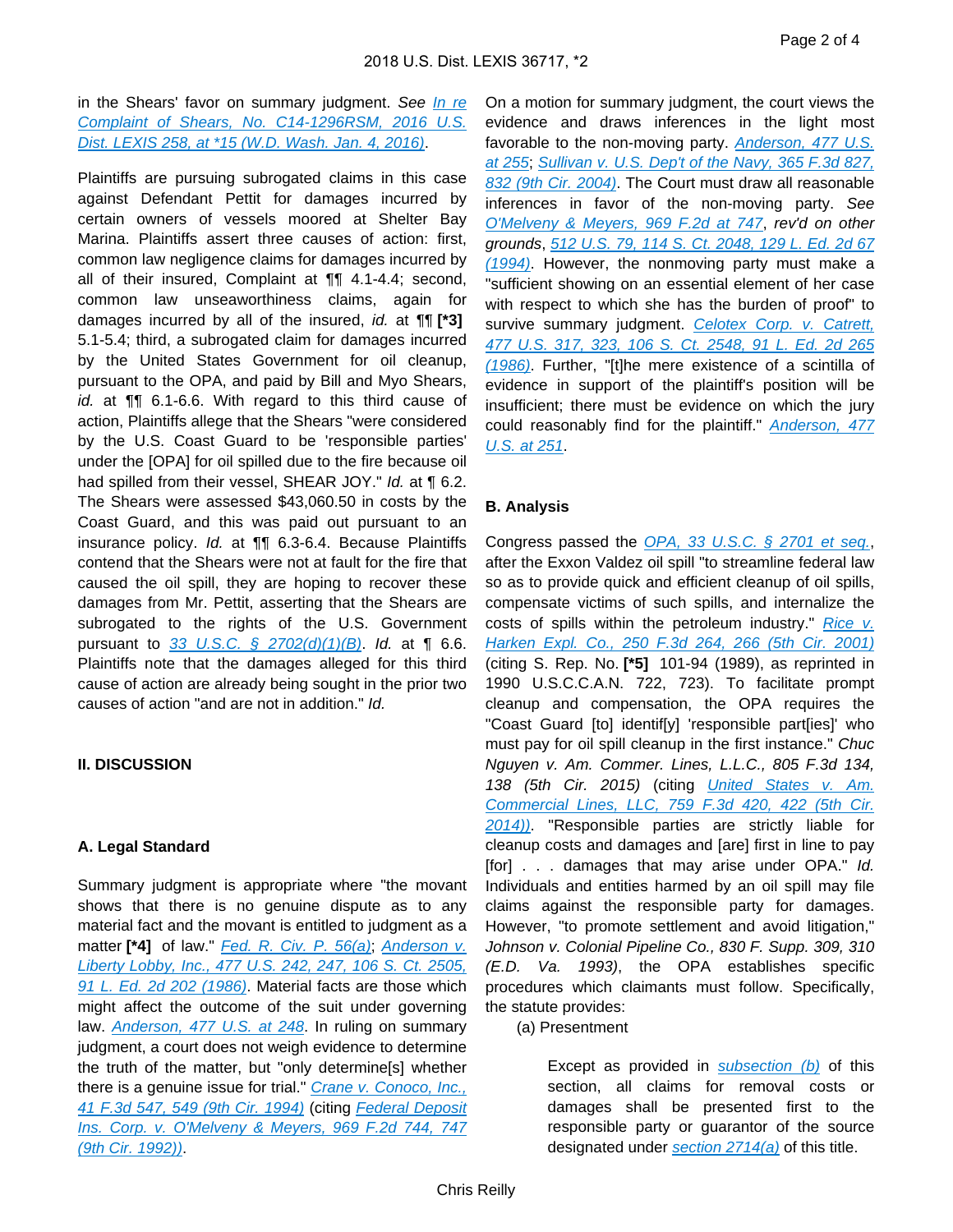#### (b) Presentment to Fund

#### (1) In general

Claims for removal costs or damages may be presented first to the [Oil Liability Trust] Fund—

(A) if the President has advertised or otherwise notified claimants in accordance with [section](https://advance.lexis.com/api/document?collection=statutes-legislation&id=urn:contentItem:8SDD-0FN2-D6RV-H455-00000-00&context=)  [2714\(c\)](https://advance.lexis.com/api/document?collection=statutes-legislation&id=urn:contentItem:8SDD-0FN2-D6RV-H455-00000-00&context=) of this title;

#### . . . (c) Election

If a claim is presented in accordance with subsection  $(a)$  of this section and-

(1) each person **[\*6]** to whom the claim is presented denies all liability for the claim, or

(2) the claim is not settled by any person by payment within 90 days after the date upon which (A) the claim was presented, or (B) advertising was begun pursuant to section  $2714(b)$  of this title, whichever is later,

the claimant may elect to commence an action in court against the responsible party or guarantor or to present the claim to the [Oil Liability Trust] Fund.

### [33 U.S.C. § 2713](https://advance.lexis.com/api/document?collection=statutes-legislation&id=urn:contentItem:8SDD-0FN2-D6RV-H454-00000-00&context=). [33 U.S.C. §2702\(d\)\(1\)\(B\)](https://advance.lexis.com/api/document?collection=statutes-legislation&id=urn:contentItem:8SDD-0FN2-D6RV-H44R-00000-00&context=) provides:

### Subrogation of responsible party.

If the responsible party alleges that the discharge or threat of a discharge was caused solely by an act or omission of a third party, the responsible party—

(i) in accordance with [section 1013](https://advance.lexis.com/api/document?collection=statutes-legislation&id=urn:contentItem:8SDD-0FN2-D6RV-H39M-00000-00&context=) [33 USCS  $\S$ [2713](https://advance.lexis.com/api/document?collection=statutes-legislation&id=urn:contentItem:8SDD-0FN2-D6RV-H454-00000-00&context=)], shall pay removal costs and damages to any claimant; and

(ii) shall be entitled by subrogation to all rights of the United States Government and the claimant to recover removal costs or damages from the third party or the Fund paid under this subsection.

Defendant Pettit's Motion is simple. He argues that because Plaintiffs never presented their claim as required by the OPA they are barred from bringing it in this Court. Dkt. #23.

In Response, Plaintiffs do not deny that they failed to follow the OPA's claim presentment procedure. Instead, Plaintiffs **[\*7]** argue that Mr. Pettit misconstrues the OPA provisions above, the respective roles of the parties, and the nature of Plaintiffs' claims. Dkt. #29 at 1. Plaintiffs contend that "[n]one of the claims made against Pettit in this matter relate to or arise from Pettit's status as a responsible party under OPA for the fuel discharged from his vessel (IN DECENT SEAS)," and that "[t]he claims against Pettit are not that he soiled the insureds' hulls with discharged fuel, but that his negligence and the unseaworthiness of his vessel damaged and/or sank the insureds' vessels and caused the Underwriters' damages." Id. at 1-2 n.1. Plaintiffs assert that "the Shears were the designated responsible party on whose behalf the claimants were paid," thus "no OPA-based claims were required to be presented to Pettit." Id. Plaintiffs argue that the term "responsible party" is a defined term under OPA, which in the case of fuel discharged from a vessel it means the vessel owner, and that it should not be conflated with the Plaintiffs' efforts to hold Mr. Pettit "responsible" for the damages arising from the marina fire. Id. at 2 n.3. Perhaps in the alternative, Plaintiffs argue that because they are seeking the same damages for their **[\*8]** third cause of action (under the OPA) as they are seeking under their first two causes of action, "[t]he relief sought by Pettit in his motion... is inconsequential." Id. at 3.

On Reply, Defendant Pettit argues that he was also named a responsible party by the U.S. Coast Guard, and that Plaintiffs are really trying to seek oil recovery costs under the OPA. Dkt. #31. Mr. Pettit states that "[w]hen seeking direct recovery, or by subrogation, the claimant must comply with OPA's presentment rules..." citing United States v. Am. Commer. Lines, L.L.C., 759 [F.3d 420, 425 \(5th Cir. 2014\)](https://advance.lexis.com/api/document?collection=cases&id=urn:contentItem:5CP1-8MW1-F04K-N1BR-00000-00&context=). Mr. Pettit argues that a responsible party can simultaneously be a claimant, citing *Unocal Corp. v. U.S., 222 F.3d 528 (9th Cir.* [2000\)](https://advance.lexis.com/api/document?collection=cases&id=urn:contentItem:40X8-GHN0-0038-X0VC-00000-00&context=).

The Court agrees with Plaintiffs' analysis of the law and facts in this case. Plaintiffs are not bringing a claim, as claimants under the OPA, against Defendant for damages incurred by Defendant's spill. Instead, Plaintiffs have been designated the responsible party and are seeking to recover damages against a third party, pursuant to  $\frac{33}{100}$  U.S.C. § 2702(d)(1)(B). That section explicitly permits Plaintiffs to pursue this type of claim, and nothing in the OPA requires Plaintiffs to present their claim, prior to filing suit, when it is a subrogated claim made to a third party for damages already paid. United States v. Am. Commer. Lines, **[\*9]**  L.L.C. does not stand for the proposition asserted by Mr. Pettit. That case merely restates the rule that a claimant must meet the OPA's claim presentment requirement, and holds that the Oil Liability Trust Fund can pay costs associated with oil cleanup and then "seek recoupment from the responsible party, having acquired by subrogation all rights of the claimant." [759 F.3d at 425](https://advance.lexis.com/api/document?collection=cases&id=urn:contentItem:5CP1-8MW1-F04K-N1BR-00000-00&context=). The case does not discuss responsible parties seeking